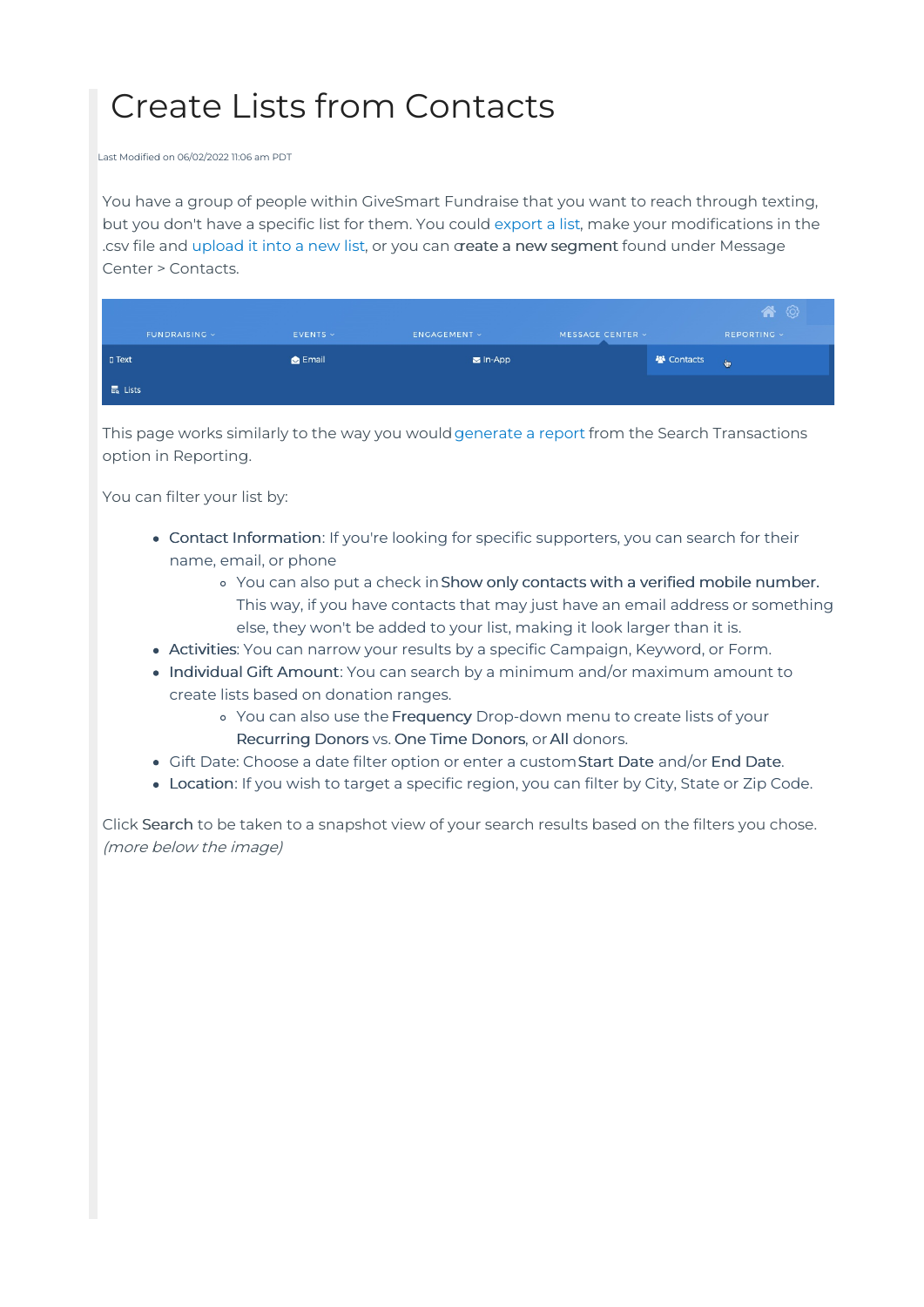Rack to Dashboard

| <sup>2</sup> Search Contacts                                                                                               |                                                  |                                                         |  |
|----------------------------------------------------------------------------------------------------------------------------|--------------------------------------------------|---------------------------------------------------------|--|
| Search by fields and/or activities to build a new list. For example, search for all major donors (gave a gift above \$500) |                                                  |                                                         |  |
| Contact Information                                                                                                        |                                                  |                                                         |  |
| First Name                                                                                                                 | Last Name                                        | Email                                                   |  |
| <b>First Name</b>                                                                                                          | Last Name                                        | Email                                                   |  |
| Phone                                                                                                                      |                                                  |                                                         |  |
| Phone                                                                                                                      | Show only contacts with a verified mobile number |                                                         |  |
|                                                                                                                            |                                                  |                                                         |  |
| Activities                                                                                                                 |                                                  |                                                         |  |
| Campaign                                                                                                                   | Keyword                                          | Form                                                    |  |
| $\checkmark$                                                                                                               | $\checkmark$                                     |                                                         |  |
|                                                                                                                            | Select a campaign to filter by its keywords      | Select a campaign and/or keyword to filter by its forms |  |
| Individual Gift                                                                                                            |                                                  |                                                         |  |
| Amount Min                                                                                                                 | Amount Max                                       | Frequency                                               |  |
| \$<br>Amount Min                                                                                                           | \$<br>Amount Max                                 | All                                                     |  |
|                                                                                                                            |                                                  |                                                         |  |

## Gift Date

| Last 30 Days<br>Last 7 Days<br>Today | This Month Last Month This Year<br>Last Year<br>Custom |
|--------------------------------------|--------------------------------------------------------|
| Start Date                           | End Date                                               |
| 02/23/2022                           | 03/02/2022                                             |
|                                      |                                                        |
| Location                             |                                                        |
| City                                 | State                                                  |
| City                                 | State                                                  |
|                                      |                                                        |
|                                      |                                                        |

 $\checkmark$ 

The Snapshot view of your list will allow you to check to see if this is what you were expecting before you actually create the list. If everything looks good, click Create List in the upper right, otherwise, click Edit Search and modify your filters.

| <b>Search Criteria</b> (click to toggle)                              | Q Edit Search      | <b>Create List</b> |                    |              |           |
|-----------------------------------------------------------------------|--------------------|--------------------|--------------------|--------------|-----------|
| <b>Search Options</b><br>Minimum Amount: \$500.00<br>Segment size: 18 |                    |                    |                    |              |           |
| Name                                                                  | Email              | Phone              | <b>Address</b>     | <b>State</b> | Zip       |
| <b>Wilma Sanders</b>                                                  | ws@somedomain.com  | 1(888) 333-1233    | 50 Granite Ave     | PA           | <b>PA</b> |
| John Public                                                           | jp@somedomain.com  | 1(888) 333-1232    | 25                 |              |           |
| Abraham Lincoln                                                       | abr@somedomain.com | 1(888) 333-1231    | 1011 S. 2nd Street | IL           | 62704     |

When you click Create Search, you are asked to create a name for your new list. Name it and click Save.